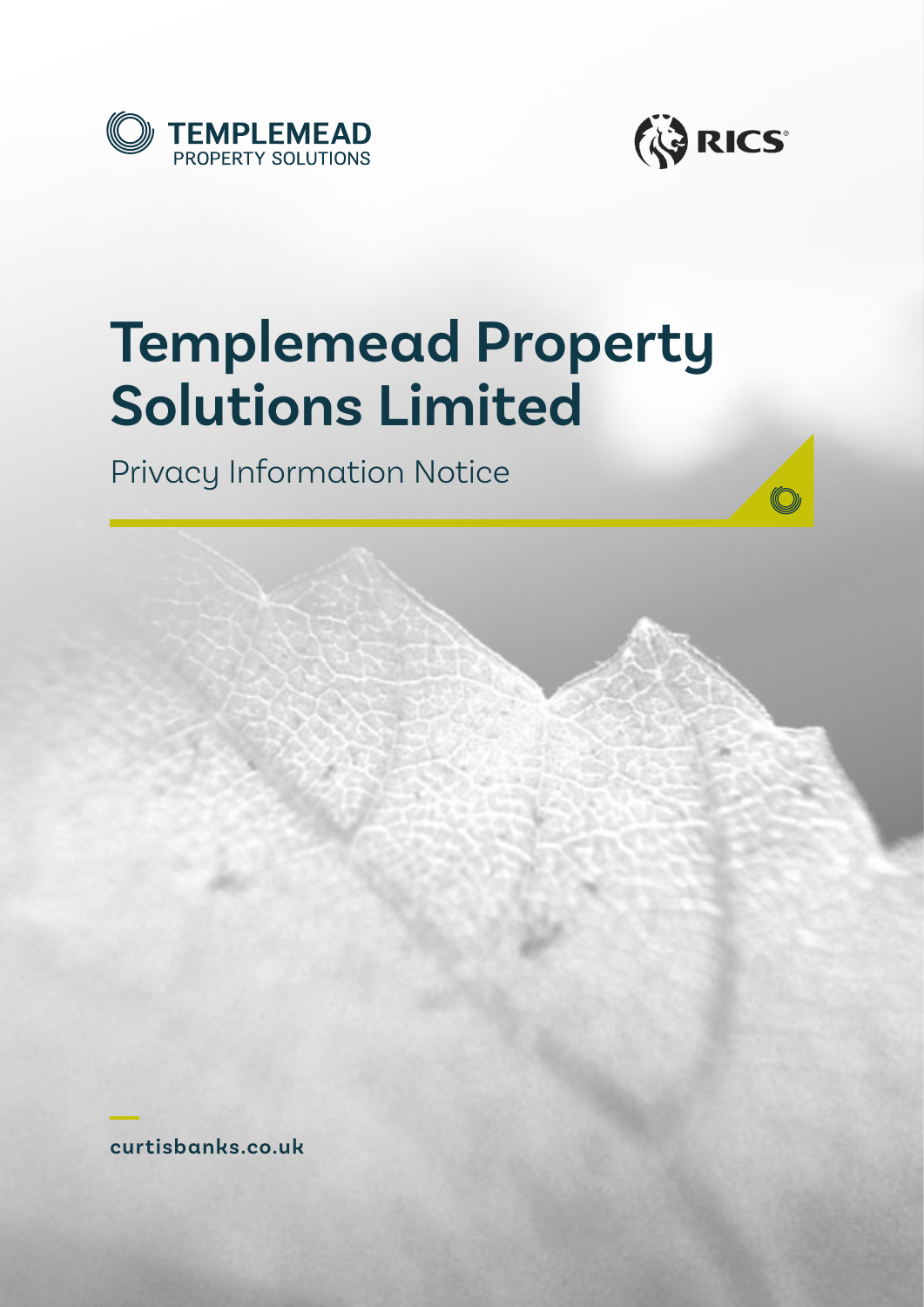# **Contents**

| Section                                                        | Page |
|----------------------------------------------------------------|------|
| 1 Who we are                                                   | 3    |
| 2 Why we need to collect, use and process personal information | 3    |
| 3 The information we may collect, hold and process about you   | 3    |
| 4 How we use your personal information                         | 4    |
| 5 How we share your data                                       | 4    |
| 6 How we collect, hold, maintain, store or retain your data    | 4    |
| 7 Security of your data                                        | 5    |
| 8 Data and your rights                                         | 5    |
| Changes to our Privacy Information Notice or Policy<br>9       | 5    |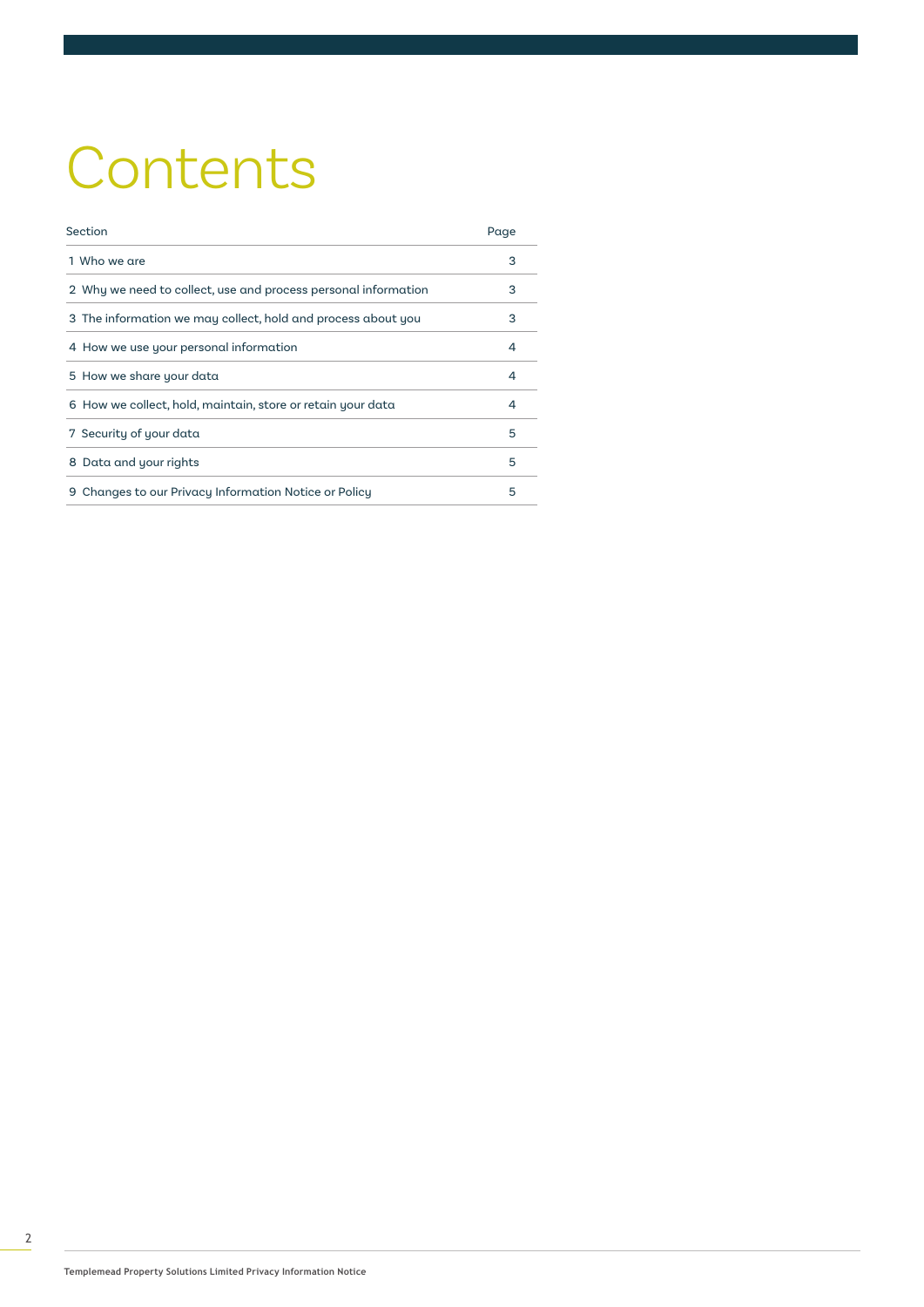This Privacy Information Notice describes how Templemead will collect, use and protect your personal information. It applies to any website, applications and products or services offered by Templemead and referred to in this Privacy Information Notice.

## **1 Who we are**

Templemead Property Solutions Ltd of 3 Temple Quay, Bristol BS1 6DZ is the **Data Controller**.

Templemead Property Solutions Limited is part of the Curtis Banks Group Plc which also includes Curtis Banks Limited, Suffolk Life Annuities Limited, Suffolk Life Pensions Limited and other associated companies ("the Curtis Banks Group"), any of whom may act as **Data Processors**.

Our use of your personal data is subject to your instructions, relevant data protection legislation and our duty of confidentiality (further information of how **we** share your data is set out below).

The Data Protection Officer for the Curtis Banks Group can be contacted at DPO@curtisbanks.co.uk.

## **Expression What it means in this document**

| Agent           | a person or organisation who you have appointed to act on your behalf in relation to a product or service offered by<br>the Curtis Banks Group (e.g. your financial advisers or investment managers or attorneys). |
|-----------------|--------------------------------------------------------------------------------------------------------------------------------------------------------------------------------------------------------------------|
| Data Controller | the person (or business) who determines the purposes and means of processing personal information.                                                                                                                 |
| Data Processor  | the person (or business) responsible for processing personal data on behalf of a Data Controller.                                                                                                                  |
| <b>EEA</b>      | European Economic Area which is made up of EU countries plus Norway, Iceland and Liechtenstein.                                                                                                                    |
| we/us/our       | Curtis Banks Pensions.                                                                                                                                                                                             |

## **2 Why we need to collect, use and process personal information**

**We** will only collect the personal data necessary to allow **us** to undertake our instructions and in accordance with our agreed contractual terms and conditions. **We** will also to ensure that **we** comply with our legal and regulatory obligations. **We** will only ask all our clients to share their personal data, or that belonging to a third party, if it is strictly needed and necessary for those purposes.

**Please Note: we do not knowingly collect data relating to children.** 

It is important that this Privacy Information Notice is read together with any other privacy notice or policy information provided on specific occasions when **we** are collecting or processing personal data, so that you are fully aware of how and why **we** are using your data.

This Privacy Information Notice supplements any other notices, and is not intended to override them.

## **3 The information we may collect, hold and process about you**

Personal Data, or personal information is any information about an individual from which that person can be identified (it does not include data where the identity has been removed).

Where **we** need to process personal data to carry out our instructions, **we** may process the following categories or types of personal data as appropriate for the instructions and the nature of the services **we** are delivering:

- Title;
- Full name;
- Permanent residential/commercial billing address or delivery address;
- Email address;
- Mobile/Landline telephone contact number(s);
- Date of birth:
- National Insurance Number;
- Identity verification information;
- **Agents** details;
- Bank account details;
- Business activities including information about you, your operations and business accounts.

For certain services or activities, and when required by law or with an individual's consent, **we** may also collect special categories of personal data (e.g. race or ethnic origin; political opinions; religious or philosophical beliefs; trade union membership; physical or mental health; genetic data; biometric data; sexual life or sexual orientation; and, criminal records).

**We** do not share sensitive personal data with any third parties without your express written consent.

Generally, **we** collect personal data direct from our clients via our standard instruction details forms, by email or phone or from a third party acting on the instructions of the relevant client.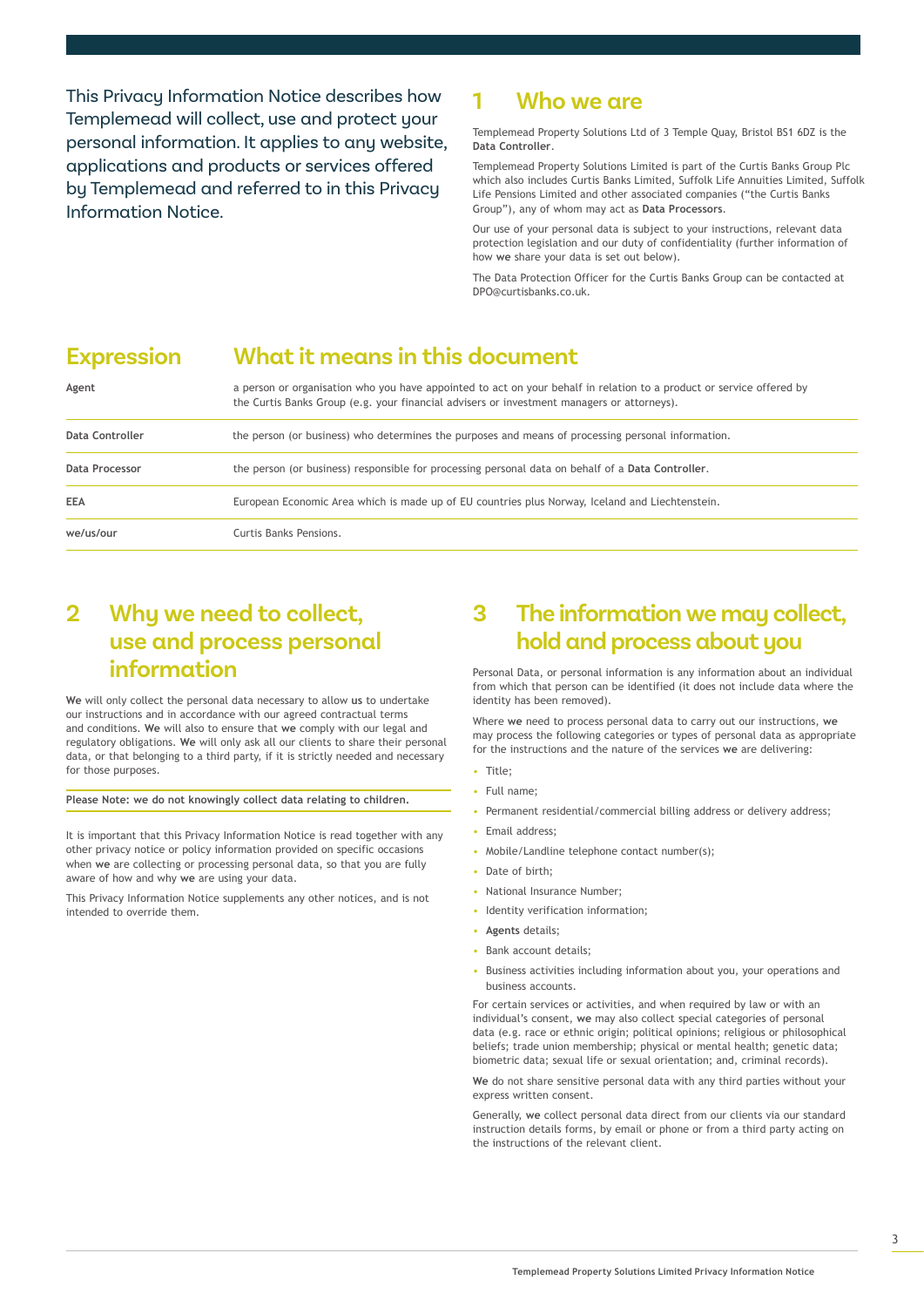## **4 How we use your personal information**

**We** use personal information (data), for the following purposes:

## **Providing professional services**

**We** provide professional property valuations and landlord & tenant services. Some of **our** services require **us** to process personal data in order to provide advice and to carry out instructions and deliverables (e.g. **we** need to use personal data to arrange for the inspection of a property).

### **Administering, managing and developing our business and services**

**We** process personal data in order to run **our** business, including:

- Managing **our** relationship with clients;
- Developing **our** business and services (e.g. identifying client needs and improvements in service delivery);
- Maintaining and supporting IT systems and security of those systems;
- Hosting or facilitating the hosting of events;
- Administering and managing **our** website, systems and applications.
- Statistical analysis
- Audit and debt collection

### **Security, quality and risk management activities**

**We** have robust security measures in place to protect the Curtis Banks Group and **our** Clients personal information data, which may involve detecting, investigating and resolving security threats. Personal data may be processed as part of the security monitoring that **we** undertake (e.g. automated scans to identify harmful emails).

**We** monitor the services provided to clients for quality purposes, which may involve processing personal data stored on the relevant client file. **We** also have policies and procedures in place to monitor the quality of **our** services and manage risks in relation to client engagements.

**We** collect and hold personal data as part of **our** client engagement and acceptance procedures, and as part of **our** client and engagement acceptance, **we** rely upon the policies and procedures operated by the Curtis Banks Group which searches using publicly available sources (e.g. internet searches and sanctions lists), to identify politically exposed persons (PEP's), and heightened risk individuals and organisations to check that there are no risk or issues that would prevent **us** from accepting an instruction (e.g. sanctions, criminal convictions (including in respect of Company Directors), conduct, or other reputational issues).

## **Provision of information about us and our range of services**

With your consent **we** use personal data to provide information that **we** think will be of interest to you about **us** and **our** services (e.g. industry updates and insights, other services/products that may be relevant, and invites to events).

### **Complying with any requirement of law, regulation or a professional body of which we are a member**

As with any provider of professional services, **we** are subject to legal, regulatory and professional obligations. **We** need to keep certain records that may contain personal data to demonstrate that **our** services are provided in compliance with **our** legal obligations.

## **5 How we share your data**

**We** may share your personal data (including storage and transfer of data) with:

- **Our** Employees, **Agents** or Consultants who **we** may select to undertake the relevant instructions.
- Third parties in order to meet **our** legal and regulatory obligations, including statutory or regulatory bodies, law enforcement agencies in the detection or prevention of unlawful acts, credit reference agencies and auditors.
- **Our** service providers and **agents** (including their sub-contractors) or third parties who process information on **our** behalf in relation to (e.g. payment processing and invoicing).
- Any third party in the context of actual or threatened legal proceedings provided **we** can do so lawfully.

**Please Note: we do not share your personal data with any third parties for marketing purposes.** 

## **Group Companies**

Templemead Property Solutions Limited is the only company in the Curtis Bank Group regulated by the RICS, and as such it is important that Templemead Property Solutions Limited and the other corporate entities within the Curtis Banks Group work separately.

Personal data will not be shared between Curtis Banks Group entities, other than where **our** service providers might act for **us** on instruction (see above). Any risks to the sharing or passing of data will be identified and mitigated by robust internal procedures and appropriate employee training.

## **6 How we collect, hold, maintain, store or retain your data**

Different methods of collection can be used including;

- Publically available sources such as Companies House or H M Land Registry.
- Automated technologies or interactions such as through **our** website which is collected automatically through the use of cookies or similar technologies.
- Direct Interactions, you may give **us** your identity, contact information and transaction details by filling in forms or corresponding with **us** by email, post or by telephone.

**We** retain the personal data processed by **us** for as long as is considered necessary for the purpose for which it was collected (including as required by applicable law or regulation).

In the absence of specific legal, regulatory or contractual requirements, **our** baseline retention period for records and other documentary evidence created in the provision of services is 15 years.

Where **we** no longer need your personal information, **we** will dispose of it in a secure manner (without further notice to you) but always in accordance with **our** Management Information and Data Retention Policy.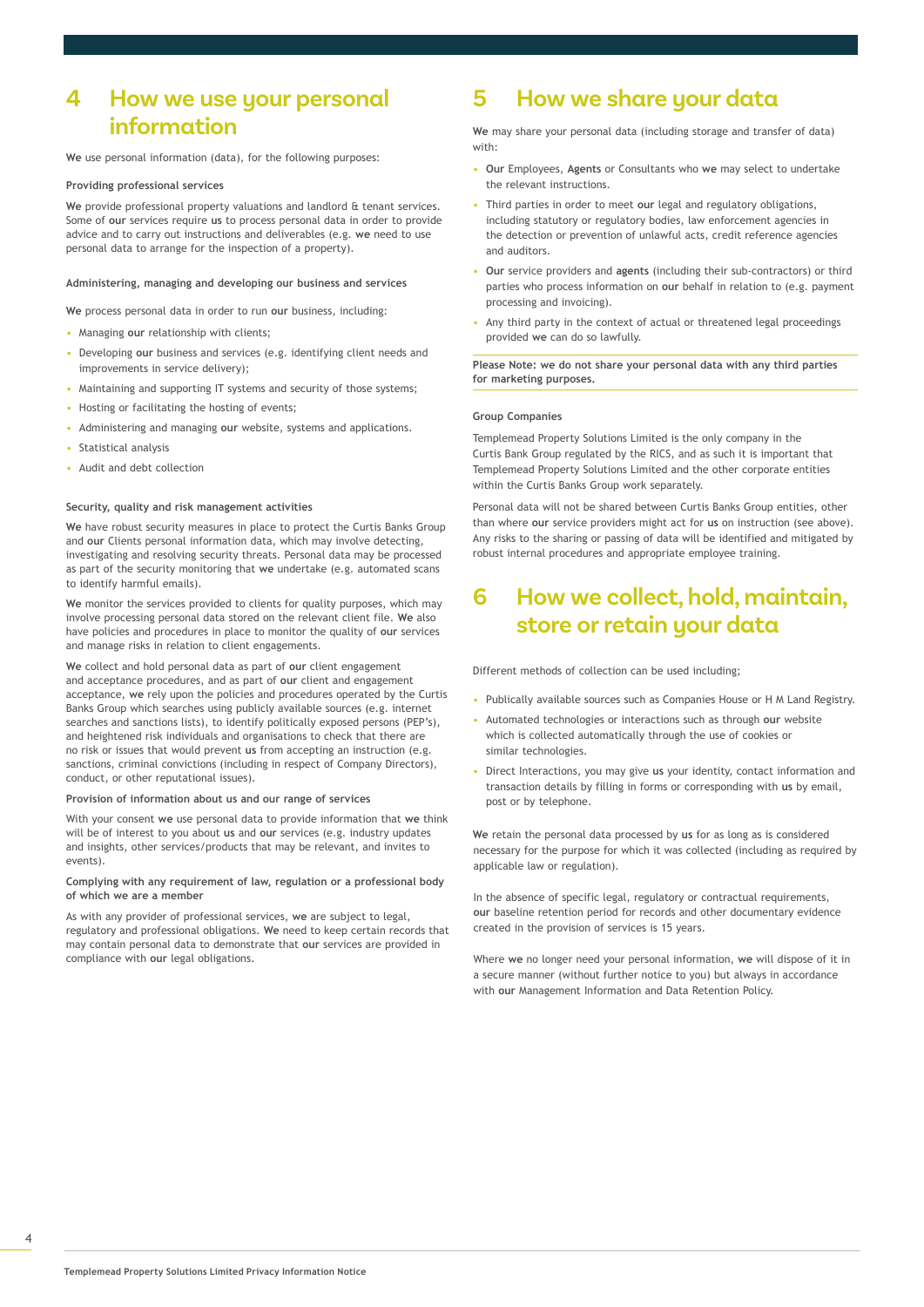# **7 Security of your data**

**We** have implemented procedures to protect your personal details and monitor **our** performance regularly. All information you provide to **us** is stored on secure servers to guard against unauthorised or unlawful processing and against accidental loss, destruction or damage.

If you (or any **Agent** acting on your behalf) contacts **us** for details of your file or information on **our** services, **we** will ask some questions to establish you (or your **Agent's**) identity and will not disclose any personal and/ or account information, under any circumstances, unless **we** are satisfied that you (or your **Agent**) are who you claim to be.

Although **we** use market standard security software and will take all reasonable precautions to protect information sent electronically, **we** do not warrant, represent or guarantee the security of your personal information which is transmitted via the internet to **our** websites, applications or services or to other websites via a similar connection.

## **8 Data and your rights**

If you are based within the **EEA** you have the following rights:

- To be informed on how **we** obtain and use your information.
- To ask for a copy of the information that **we** hold about you.
- To have your information rectified.
- To request **us** to restrict processing of your personal data.
- To have your information erased (Right to be forgotten).
- To object to the processing of your information (e.g. for direct marketing purposes).
- To have information you provided to **us**, returned to you or sent directly to another company, in a structured, commonly used and machinereadable format where technically feasible (Data Portability).
- Where the processing of your information is based on your consent, the right at any time to withdraw that consent.
- To object to any decisions based on the automated processing of your personal data, including profiling.
- To lodge a complaint with the Information Commissioner's Office (ICO), the supervisory authority responsible for data protection matters.

**Please Note: you cannot opt out of receiving regulatory or legal information or updates (e.g. information about a change in our standard terms and conditions).** 

**If you fail to provide personal data or where you withdraw consent to its use**

Where **we** need to collect personal data by law, or under the terms of a contract **we** have with you and your fail to provide that data when requested, **we** may not be able to perform the contract or supply the service **we** have or are trying to enter with you. In this case, **we** may have to cancel a service you have with **us**, but **we** will notify you if this is the case at the time.

If you withdraw your consent to the processing of your personal information or you ask for your information to be erased, **we** may not be able to provide you with a comprehensive or full service in accordance with your instructions. **We** will notify you if this is the case at the time.

# **9 Changes to our Privacy Information Notice or Policy**

**We** reserve the right to change, modify or adjust this notice from time to time; however **we** will not reduce your rights under this Privacy Notice.

Any changes **we** may make to **our** notice in the future will be updated on **our** website.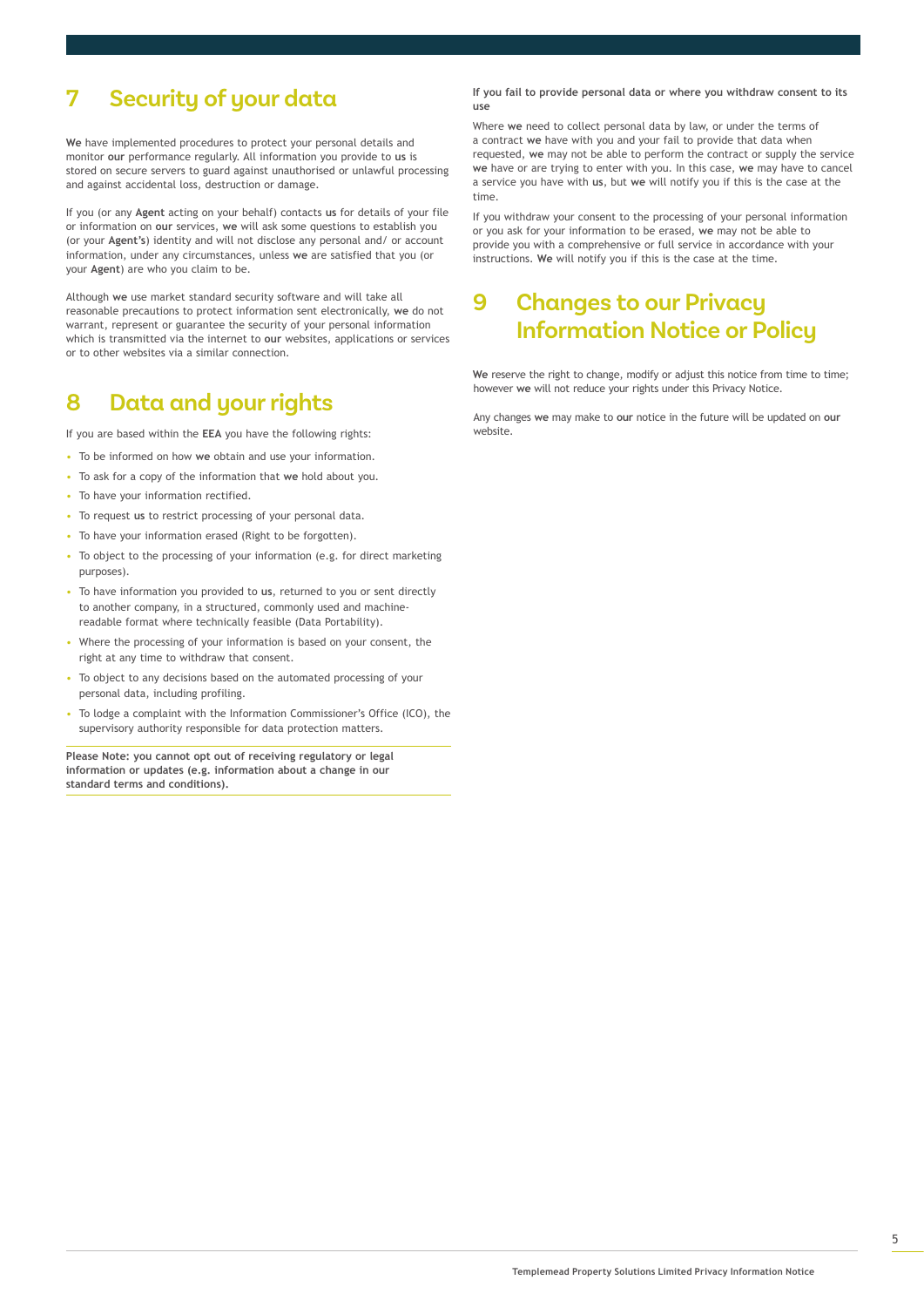# **Notes**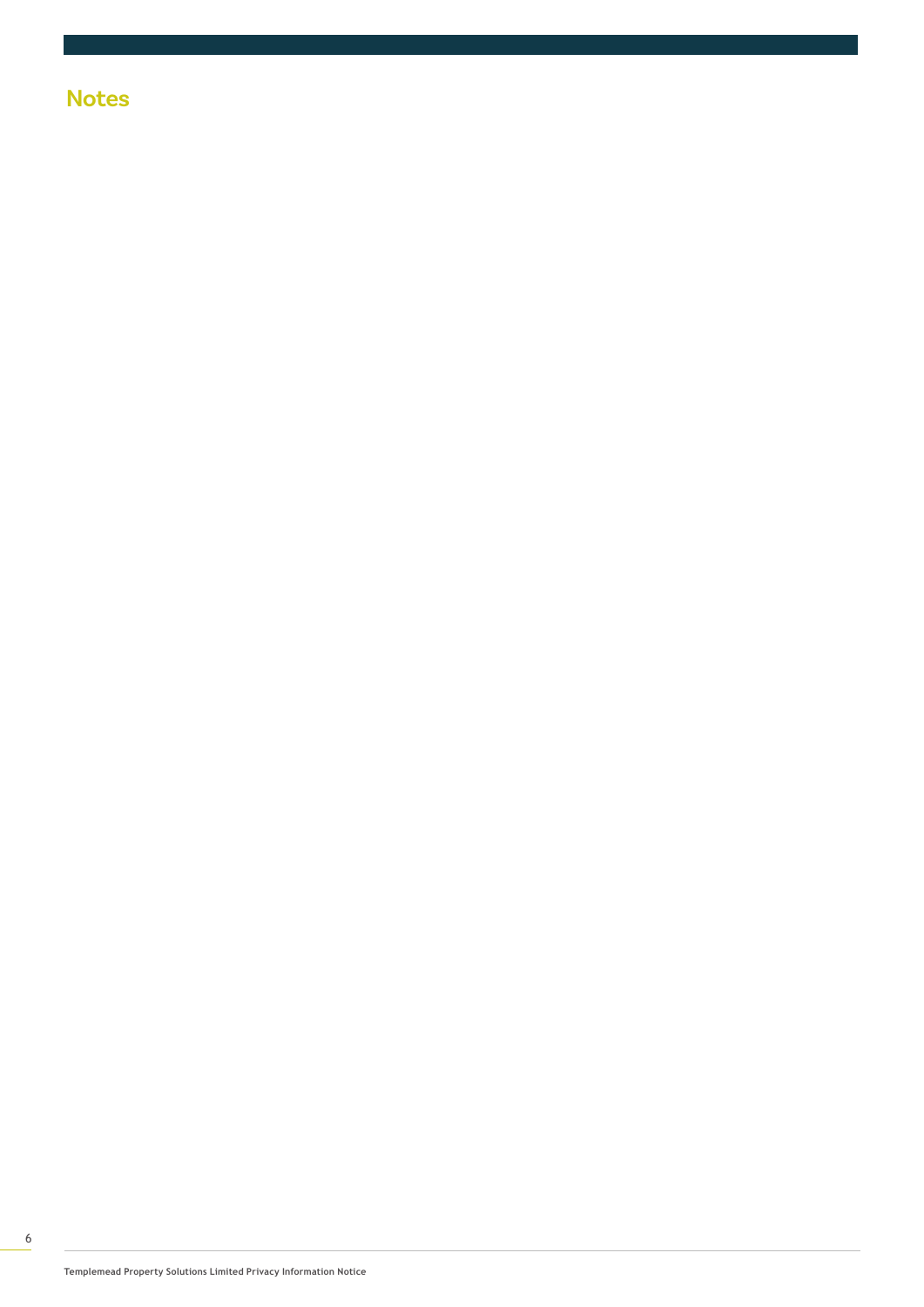# **Notes**